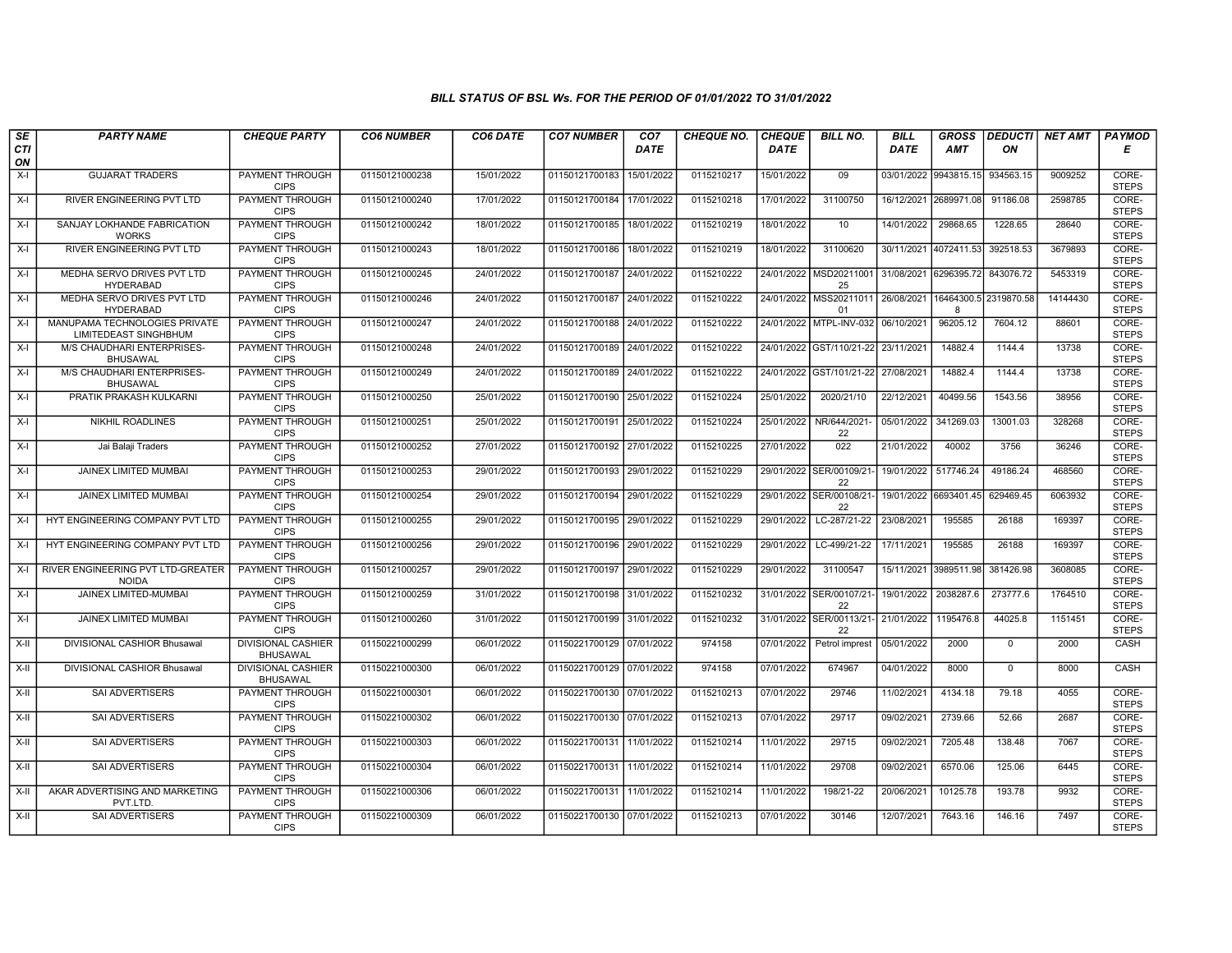| SE               | <b>PARTY NAME</b>                        | <b>CHEQUE PARTY</b>                          | <b>CO6 NUMBER</b> | CO6 DATE   | <b>CO7 NUMBER</b>         | CO <sub>7</sub> | <b>CHEQUE NO.</b> | <b>CHEQUE</b> | <b>BILL NO.</b>                               | <b>BILL</b> | <b>GROSS</b> |                | <b>DEDUCTI NET AMT</b> | <b>PAYMOD</b>                |
|------------------|------------------------------------------|----------------------------------------------|-------------------|------------|---------------------------|-----------------|-------------------|---------------|-----------------------------------------------|-------------|--------------|----------------|------------------------|------------------------------|
| <b>CTI</b><br>ON |                                          |                                              |                   |            |                           | <b>DATE</b>     |                   | <b>DATE</b>   |                                               | <b>DATE</b> | AMT          | ON             |                        | Е                            |
| $X-H$            | <b>SAI ADVERTISERS</b>                   | <b>PAYMENT THROUGH</b><br><b>CIPS</b>        | 01150221000310    | 06/01/2022 | 01150221700130 07/01/2022 |                 | 0115210213        | 07/01/2022    | 30145                                         | 12/07/2021  | 4140.86      | 79.86          | 4061                   | CORE-<br><b>STEPS</b>        |
| $X-II$           | <b>SAI ADVERTISERS</b>                   | <b>PAYMENT THROUGH</b><br><b>CIPS</b>        | 01150221000311    | 06/01/2022 | 01150221700130 07/01/2022 |                 | 0115210213        | 07/01/2022    | 29713                                         | 09/02/2021  | 6395.74      | 122.74         | 6273                   | CORE-<br><b>STEPS</b>        |
| X-II             | M/S VERMMILLION COMMUNICATION<br>PVT.LTD | <b>PAYMENT THROUGH</b><br><b>CIPS</b>        | 01150221000312    | 06/01/2022 | 01150221700130 07/01/2022 |                 | 0115210213        | 07/01/2022    | <b>CRB/PB/20-</b><br>21/042                   | 31/03/2021  | 7449.12      | 142.12         | 7307                   | CORE-<br><b>STEPS</b>        |
| X-II             | HIND RECTIFIERS LIMITED-MUMBAI           | PAYMENT THROUGH<br><b>CIPS</b>               | 01150221000313    | 12/01/2022 | 01150221700133            | 13/01/2022      | 0115210219        | 18/01/2022    | <b>BSL/ACL/PPC</b>                            | 14/12/2021  | 306682       | $\mathbf 0$    | 306682                 | CORE-<br><b>STEPS</b>        |
| $X-H$            | DIVISIONAL CASHIER BHUSAWAL              | <b>DIVISIONAL CASHIER</b><br>BHUSAWAL        | 01150221000314    | 13/01/2022 | 01150221700132            | 13/01/2022      | 974161            | 20/01/2022    | BSL/ACL/I/21<br>22                            | 24/12/2021  | 13825        | $\mathbf 0$    | 13825                  | <b>BANK</b><br><b>CHEQUE</b> |
| $X-H$            | DIVISIONAL CASHIOR Bhusawal              | <b>DIVISIONAL CASHIER</b><br><b>BHUSAWAL</b> | 01150221000315    | 14/01/2022 | 01150221700134 14/01/2022 |                 | 974159            | 14/01/2022    | <b>GENL IMP</b>                               | 01/01/2022  | 1879         | $\Omega$       | 1879                   | CASH                         |
| X-II             | DIVISIONAL CASHIOR Bhusawal              | DIVISIONAL CASHIER<br><b>BHUSAWAL</b>        | 01150221000316    | 14/01/2022 | 01150221700135            | 14/01/2022      | 974160            |               | 17/01/2022 WDCMH21260<br>57785                | 04/01/2022  | 400          | $\mathbf 0$    | 400                    | CASH                         |
| X-II             | DIVISIONAL CASHIOR Bhusawal              | <b>DIVISIONAL CASHIER</b><br><b>BHUSAWAL</b> | 01150221000317    | 14/01/2022 | 01150221700135 14/01/2022 |                 | 974160            |               | 17/01/2022 WDCMH21260<br>59447                | 04/01/2022  | 400          | $\mathbf 0$    | 400                    | CASH                         |
| X-II             | DIVISIONAL CASHIOR Bhusawal              | <b>DIVISIONAL CASHIER</b><br><b>BHUSAWAL</b> | 01150221000318    | 14/01/2022 | 01150221700135            | 14/01/2022      | 974160            |               | 17/01/2022 WDCMH21260 04/01/2022<br>53833     |             | 400          | $\mathbf 0$    | 400                    | CASH                         |
| $X-H$            | DIVISIONAL CASHIOR Bhusawal              | <b>DIVISIONAL CASHIER</b><br><b>BHUSAWAL</b> | 01150221000319    | 14/01/2022 | 01150221700135            | 14/01/2022      | 974160            |               | 17/01/2022 WDCMH21260 04/01/2022<br>53833     |             | 341          | $\overline{0}$ | 341                    | CASH                         |
| X-II             | DIVISIONAL CASHIOR Bhusawal              | DIVISIONAL CASHIER<br><b>BHUSAWAL</b>        | 01150221000320    | 14/01/2022 | 01150221700135            | 14/01/2022      | 974160            |               | 17/01/2022   WDCMH21260   04/01/2022<br>55175 |             | 400          | $\mathbf 0$    | 400                    | CASH                         |
| $X-H$            | DIVISIONAL CASHIOR Bhusawal              | <b>DIVISIONAL CASHIER</b><br><b>BHUSAWAL</b> | 01150221000321    | 14/01/2022 | 01150221700135            | 14/01/2022      | 974160            |               | 17/01/2022 WDCMH21260<br>54424                | 04/01/2022  | 341          | $\Omega$       | 341                    | CASH                         |
| X-II             | M/S SRISHTI SANCHAR ADVERTISING          | <b>PAYMENT THROUGH</b><br><b>CIPS</b>        | 01150221000322    | 14/01/2022 | 01150221700136 17/01/2022 |                 | 0115210219        | 18/01/2022    | 079/2021-22                                   | 04/09/2021  | 4092.9       | 78.9           | 4014                   | CORE-<br><b>STEPS</b>        |
| X-II             | <b>SAI ADVERTISERS</b>                   | <b>PAYMENT THROUGH</b><br><b>CIPS</b>        | 01150221000323    | 14/01/2022 | 01150221700136 17/01/2022 |                 | 0115210219        | 18/01/2022    | 30407                                         | 01/11/2021  | 1917.62      | 37.62          | 1880                   | CORE-<br><b>STEPS</b>        |
| $X-H$            | M/S SRISHTI SANCHAR ADVERTISING          | PAYMENT THROUGH<br><b>CIPS</b>               | 01150221000324    | 14/01/2022 | 01150221700136            | 17/01/2022      | 0115210219        | 18/01/2022    | 085/2021-22                                   | 18/09/2021  | 6079.24      | 116.24         | 5963                   | CORE-<br><b>STEPS</b>        |
| X-II             | M/S SRISHTI SANCHAR ADVERTISING          | <b>PAYMENT THROUGH</b><br><b>CIPS</b>        | 01150221000325    | 14/01/2022 | 01150221700136            | 17/01/2022      | 0115210219        | 18/01/2022    | 57/2021-22                                    | 01/08/2021  | 15468.22     | 288.22         | 15180                  | CORE-<br><b>STEPS</b>        |
| X-II             | M/S SRISHTI SANCHAR ADVERTISING          | PAYMENT THROUGH<br><b>CIPS</b>               | 01150221000326    | 14/01/2022 | 01150221700136            | 17/01/2022      | 0115210219        | 18/01/2022    | 011/2021-22                                   | 10/06/2021  | 6921.94      | 138.94         | 6783                   | CORE-<br><b>STEPS</b>        |
| $X-H$            | <b>SAI ADVERTISERS</b>                   | <b>PAYMENT THROUGH</b><br><b>CIPS</b>        | 01150221000327    | 14/01/2022 | 01150221700136 17/01/2022 |                 | 0115210219        | 18/01/2022    | 30148                                         | 12/07/2021  | 3129.16      | 60.16          | 3069                   | CORE-<br><b>STEPS</b>        |
| X-II             | SAI ADVERTISERS                          | PAYMENT THROUGH<br><b>CIPS</b>               | 01150221000328    | 21/01/2022 | 01150221700138 21/01/2022 |                 | 0115210221        | 21/01/2022    | 29725                                         | 09/02/2021  | 4755.66      | 91.66          | 4664                   | CORE-<br><b>STEPS</b>        |
| $X-H$            | DIVISIONAL CASHIOR Bhusawal              | <b>DIVISIONAL CASHIER</b><br><b>BHUSAWAL</b> | 01150221000329    | 21/01/2022 | 01150221700137 21/01/2022 |                 | 974162            | 21/01/2022    | 764250                                        | 19/01/2022  | 1250         | $\Omega$       | 1250                   | CASH                         |
| $X-H$            | DIVISIONAL CASHIOR Bhusawal              | <b>DIVISIONAL CASHIER</b><br><b>BHUSAWAL</b> | 01150221000330    | 21/01/2022 | 01150221700137 21/01/2022 |                 | 974162            | 21/01/2022    | 764251                                        | 21/01/2022  | 6600         | $\mathbf 0$    | 6600                   | CASH                         |
| X-II             | DIVISIONAL CASHIOR Bhusawal              | <b>DIVISIONAL CASHIER</b><br><b>BHUSAWAL</b> | 01150221000331    | 24/01/2022 | 01150221700139 24/01/2022 |                 | 974165            | 25/01/2022    | 690376                                        | 22/01/2022  | 6000         | $\mathbf 0$    | 6000                   | CASH                         |
| X-II             | DIVISIONAL CASHIOR Bhusawal              | <b>DIVISIONAL CASHIER</b><br><b>BHUSAWAL</b> | 01150221000332    | 25/01/2022 | 01150221700140 25/01/2022 |                 | 974165            | 25/01/2022    | 2605145                                       | 04/01/2022  | 1214         | $\mathbf 0$    | 1214                   | CASH                         |
| $X-II$           | <b>APEX ADVERTISING</b>                  | PAYMENT THROUGH<br><b>CIPS</b>               | 01150221000333    | 25/01/2022 | 01150221700141 25/01/2022 |                 | 0115210225        |               | 27/01/2022 CR/B/12/30/21<br>22                | 07/12/2021  | 6903.62      | 138.62         | 6765                   | CORE-<br><b>STEPS</b>        |
| $X-H$            | APEX ADVERTISING                         | PAYMENT THROUGH<br><b>CIPS</b>               | 01150221000334    | 25/01/2022 | 01150221700141 25/01/2022 |                 | 0115210225        |               | 27/01/2022 CR/B/12/29/21-<br>22               | 07/12/2021  | 5320.78      | 106.78         | 5214                   | CORE-<br><b>STEPS</b>        |
| $X-H$            | <b>APEX ADVERTISING</b>                  | <b>PAYMENT THROUGH</b><br><b>CIPS</b>        | 01150221000335    | 25/01/2022 | 01150221700141 25/01/2022 |                 | 0115210225        |               | 27/01/2022 CR/B/12/28/21- 07/12/2021<br>22    |             | 6472.28      | 129.28         | 6343                   | CORE-<br><b>STEPS</b>        |
| $X-II$           | APEX ADVERTISING                         | PAYMENT THROUGH<br><b>CIPS</b>               | 01150221000336    | 25/01/2022 | 01150221700141 25/01/2022 |                 | 0115210225        | 27/01/2022    | CR/BSL/10/017 12/10/2021<br>121               |             | 3321.36      | 66.36          | 3255                   | CORE-<br><b>STEPS</b>        |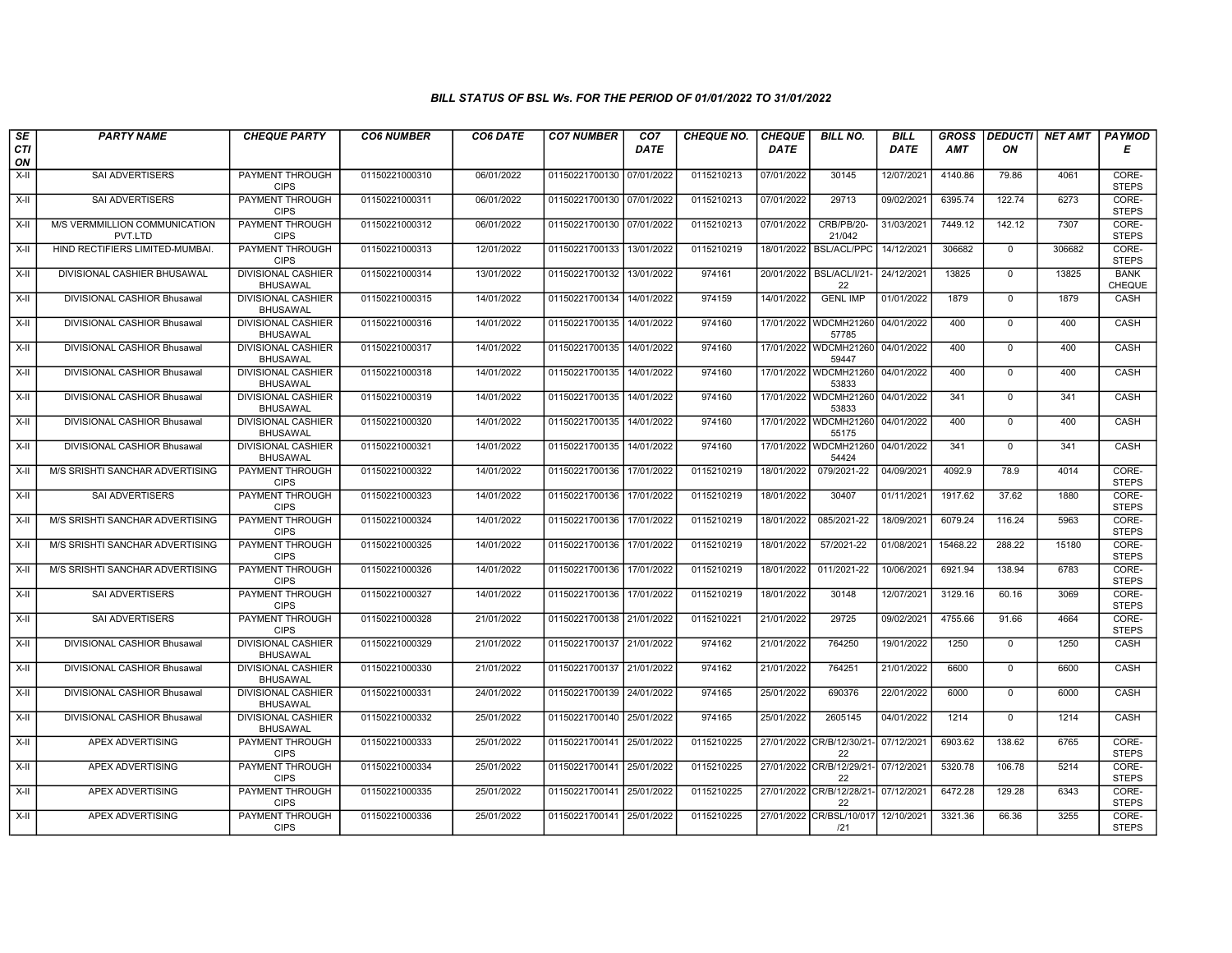| SE              | <b>PARTY NAME</b>                                       | <b>CHEQUE PARTY</b>                   | <b>CO6 NUMBER</b> | CO6 DATE   | <b>CO7 NUMBER</b>         | CO <sub>7</sub> | <b>CHEQUE NO.</b> | <b>CHEQUE</b> | <b>BILL NO.</b>                            | <b>BILL</b>           | <b>GROSS</b> | <b>DEDUCTI</b> | NET AMT | <b>PAYMOD</b>         |
|-----------------|---------------------------------------------------------|---------------------------------------|-------------------|------------|---------------------------|-----------------|-------------------|---------------|--------------------------------------------|-----------------------|--------------|----------------|---------|-----------------------|
| CTI<br>ON       |                                                         |                                       |                   |            |                           | <b>DATE</b>     |                   | <b>DATE</b>   |                                            | <b>DATE</b>           | <b>AMT</b>   | ON             |         | Е                     |
| $X-H$           | <b>APEX ADVERTISING</b>                                 | <b>PAYMENT THROUGH</b><br><b>CIPS</b> | 01150221000337    | 25/01/2022 | 01150221700141            | 25/01/2022      | 0115210225        |               | 27/01/2022 CR/BSL/10/018<br>121            | 12/10/2021            | 4672.58      | 93.58          | 4579    | CORE-<br><b>STEPS</b> |
| X-II            | <b>APEX ADVERTISING</b>                                 | <b>PAYMENT THROUGH</b><br><b>CIPS</b> | 01150221000338    | 25/01/2022 | 01150221700141 25/01/2022 |                 | 0115210225        |               | 27/01/2022 CR/BSL/10/011 12/10/2021<br>121 |                       | 3504.44      | 70.44          | 3434    | CORE-<br><b>STEPS</b> |
| X-II            | SPAN COMMUNICATIONS                                     | PAYMENT THROUGH<br><b>CIPS</b>        | 01150221000339    | 25/01/2022 | 01150221700141            | 25/01/2022      | 0115210225        |               | 27/01/2022 MUM/618/2021- 05/12/2021<br>22  |                       | 21325.24     | 426.24         | 20899   | CORE-<br><b>STEPS</b> |
| X-II            | ELCOME INTEGRATED SYSTEMS PRIVATE<br>LIMITED-THANE      | <b>PAYMENT THROUGH</b><br><b>CIPS</b> | 01150221000340    | 28/01/2022 | 01150221700142            | 29/01/2022      | 0115210229        | 29/01/2022    | PS/RRDNM21<br>22/035                       | 28/07/2021            | 269306.5     | 9130.5         | 260176  | CORE-<br><b>STEPS</b> |
|                 | X-II ELCOME INTEGRATED SYSTEMS PRIVATE<br>LIMITED-THANE | <b>PAYMENT THROUGH</b><br><b>CIPS</b> | 01150221000341    | 28/01/2022 | 01150221700143 29/01/2022 |                 | 0115210229        |               | 29/01/2022 PS/RRDNM21<br>22/115            | 15/12/2021 4633507.44 |              | 559551.44      | 4073956 | CORE-<br><b>STEPS</b> |
| <b>SBS</b>      | <b>UDAY GAS AGENCY-JALGAON</b>                          | <b>PAYMENT THROUGH</b><br><b>CIPS</b> | 01150321000248    | 05/01/2022 | 01150321700059 11/01/2022 |                 | 0115210214        | 11/01/2022    | 480                                        | 18/11/2021            | 42005.36     | 0.36           | 42005   | CORE-<br><b>STEPS</b> |
| SBS I           | RIVER ENGINEERING PVT LTD-GREATER<br><b>NOIDA</b>       | PAYMENT THROUGH<br><b>CIPS</b>        | 01150321000249    | 05/01/2022 | 01150321700058 07/01/2022 |                 | 0115210213        | 07/01/2022    | 31100747                                   | 16/12/2021            | 90860        | 77             | 90783   | CORE-<br><b>STEPS</b> |
| <b>SBS</b>      | AAKASH ENTERPRIZES-MUMBAI                               | <b>PAYMENT THROUGH</b><br><b>CIPS</b> | 01150321000251    | 07/01/2022 | 01150321700058 07/01/2022 |                 | 0115210213        | 07/01/2022    | 16/2021-22                                 | 23/10/2021            | 12860.84     | 5.84           | 12855   | CORE-<br><b>STEPS</b> |
| <b>SBS</b>      | OM SHANTI ENTERPRISES-NAGPUR                            | <b>PAYMENT THROUGH</b><br><b>CIPS</b> | 01150321000253    | 08/01/2022 | 01150321700059 11/01/2022 |                 | 0115210214        | 11/01/2022    | 06                                         | 10/12/2021            | 39648        | $\mathbf 0$    | 39648   | CORE-<br><b>STEPS</b> |
| <b>SBS</b>      | VANSH ENTERPRISE-MUMBAI                                 | <b>PAYMENT THROUGH</b><br><b>CIPS</b> | 01150321000254    | 08/01/2022 | 01150321700059 11/01/2022 |                 | 0115210214        | 11/01/2022    | 022/21-22                                  | 25/12/2021            | 58410        | 3522           | 54888   | CORE-<br><b>STEPS</b> |
| SBS             | AAKASH ENTERPRIZES-MUMBAI                               | PAYMENT THROUGH<br><b>CIPS</b>        | 01150321000256    | 10/01/2022 | 01150321700059            | 11/01/2022      | 0115210214        | 11/01/2022    | 17/2021-22                                 | 23/10/2021            | 17316.87     | 5.87           | 17311   | CORE-<br><b>STEPS</b> |
| <b>SBS</b>      | RELIABLE ENTERPRISES-BHUSAWAL                           | PAYMENT THROUGH<br><b>CIPS</b>        | 01150321000257    | 11/01/2022 | 01150321700060 11/01/2022 |                 | 0115210215        | 13/01/2022    | 03                                         | 03/12/2021            | 14120.88     | 0.88           | 14120   | CORE-<br><b>STEPS</b> |
| <b>SBS</b>      | ADVANCE PAINTS PRIVATE LIMITED-<br><b>MUMBAI</b>        | <b>PAYMENT THROUGH</b><br><b>CIPS</b> | 01150321000260    | 15/01/2022 | 01150321700061            | 17/01/2022      | 0115210219        | 18/01/2022    | A03/IGA/512                                | 10/12/2021            | 200022.28    | 2170.28        | 197852  | CORE-<br><b>STEPS</b> |
| <b>SBS</b>      | SWASTIC AUTO INDUSTRIES-LUDHIANA                        | <b>PAYMENT THROUGH</b><br><b>CIPS</b> | 01150321000261    | 19/01/2022 | 01150321700062            | 19/01/2022      | 0115210220        | 20/01/2022    | 212241                                     | 28/09/2021            | 43375        | 37             | 43338   | CORE-<br><b>STEPS</b> |
| <b>SBS</b>      | SWASTIC AUTO INDUSTRIES-LUDHIANA                        | PAYMENT THROUGH<br><b>CIPS</b>        | 01150321000262    | 20/01/2022 | 01150321700063            | 20/01/2022      | 0115210220        | 20/01/2022    | 212224                                     | 16/08/2021            | 34692        | 29             | 34663   | CORE-<br><b>STEPS</b> |
| <b>SBS</b>      | SHREE RUBBER WORKS-THANE                                | PAYMENT THROUGH<br><b>CIPS</b>        | 01150321000263    | 20/01/2022 | 01150321700064            | 22/01/2022      | 0115210222        | 24/01/2022    | SRW/2021-<br>22/675                        | 01/01/2022            | 13877.03     | 81.03          | 13796   | CORE-<br><b>STEPS</b> |
| <b>SBS</b>      | R.P.MACHINE TOOLS-GAZIABAD                              | <b>PAYMENT THROUGH</b><br><b>CIPS</b> | 01150321000264    | 20/01/2022 | 01150321700064            | 22/01/2022      | 0115210222        | 24/01/2022    | 059                                        | 08/01/2022            | 410571.06    | 7307.06        | 403264  | CORE-<br><b>STEPS</b> |
| <b>SBS</b>      | H. G. INDUSTRIES-HOWRAH                                 | <b>PAYMENT THROUGH</b><br><b>CIPS</b> | 01150321000265    | 20/01/2022 | 01150321700064            | 22/01/2022      | 0115210222        | 24/01/2022    | HGI/21-22/84                               | 31/12/2021            | 18144        | 16             | 18128   | CORE-<br><b>STEPS</b> |
| SBS             | TRIMURTI TRADING COMPANY-MUMBAI                         | PAYMENT THROUGH<br><b>CIPS</b>        | 01150321000266    | 22/01/2022 | 01150321700064            | 22/01/2022      | 0115210222        | 24/01/2022    | 68/CR                                      | 10/12/2021            | 238153.5     | 202.5          | 237951  | CORE-<br><b>STEPS</b> |
| <b>SBS</b>      | <b>BALAJI ENTERPRISES-BHOPAL</b>                        | PAYMENT THROUGH<br><b>CIPS</b>        | 01150321000267    | 25/01/2022 | 01150321700065            | 25/01/2022      | 0115210224        | 25/01/2022    | BE21-22/093                                | 29/11/2021            | 451519.92    | 8035.92        | 443484  | CORE-<br><b>STEPS</b> |
| <b>SBS</b>      | SHIVAM OXYGEN-JALGAON                                   | PAYMENT THROUGH<br><b>CIPS</b>        | 01150321000268    | 25/01/2022 | 01150321700066            | 28/01/2022      | 0115210227        | 29/01/2022    | So/21-22/3290                              | 05/12/2021            | 43417.69     | 736.69         | 42681   | CORE-<br><b>STEPS</b> |
| SBS             | SHIVAM OXYGEN-JALGAON                                   | PAYMENT THROUGH<br><b>CIPS</b>        | 01150321000269    | 25/01/2022 | 01150321700066            | 28/01/2022      | 0115210227        |               | 29/01/2022 So/21-22/3291                   | 07/12/2021            | 4239.94      | 71.94          | 4168    | CORE-<br><b>STEPS</b> |
| SBS             | SHIVAM OXYGEN-JALGAON                                   | PAYMENT THROUGH<br><b>CIPS</b>        | 01150321000270    | 25/01/2022 | 01150321700066            | 28/01/2022      | 0115210227        |               | 29/01/2022 So/21-22/3289                   | 03/12/2021            | 39921.92     | 676.92         | 39245   | CORE-<br><b>STEPS</b> |
| <b>SBS</b>      | SHIVAM OXYGEN-JALGAON                                   | PAYMENT THROUGH<br><b>CIPS</b>        | 01150321000271    | 25/01/2022 | 01150321700066            | 28/01/2022      | 0115210227        |               | 29/01/2022 So/21-22/3292                   | 09/12/2021            | 2881.54      | 49.54          | 2832    | CORE-<br><b>STEPS</b> |
| <b>SBS</b>      | SHIVAM OXYGEN-JALGAON                                   | <b>PAYMENT THROUGH</b><br><b>CIPS</b> | 01150321000272    | 25/01/2022 | 01150321700066            | 28/01/2022      | 0115210227        | 29/01/2022    | So/21-22/3428                              | 21/12/2021            | 3657.8       | 62.8           | 3595    | CORE-<br><b>STEPS</b> |
| <b>SBS</b>      | <b>EVERSURE ENGINEERING</b><br>ENTERPRISERS-KOLKATA     | <b>PAYMENT THROUGH</b><br><b>CIPS</b> | 01150321000273    | 25/01/2022 | 01150321700066 28/01/2022 |                 | 0115210227        | 29/01/2022    | BE/38/21-22                                | 16/11/2021            | 184080       | 156            | 183924  | CORE-<br><b>STEPS</b> |
| <b>SBN</b><br>S | MARVEL ELECTRIC EQUIPMENTS<br>PRIVATE LIMITED-MUMBAI    | PAYMENT THROUGH<br><b>CIPS</b>        | 01150421000797    | 05/01/2022 | 01150421700217 11/01/2022 |                 | 0115210214        | 11/01/2022    | MEEPL/21-<br>22/135                        | 13/10/2021            | 761600       | 21896          | 739704  | CORE-<br><b>STEPS</b> |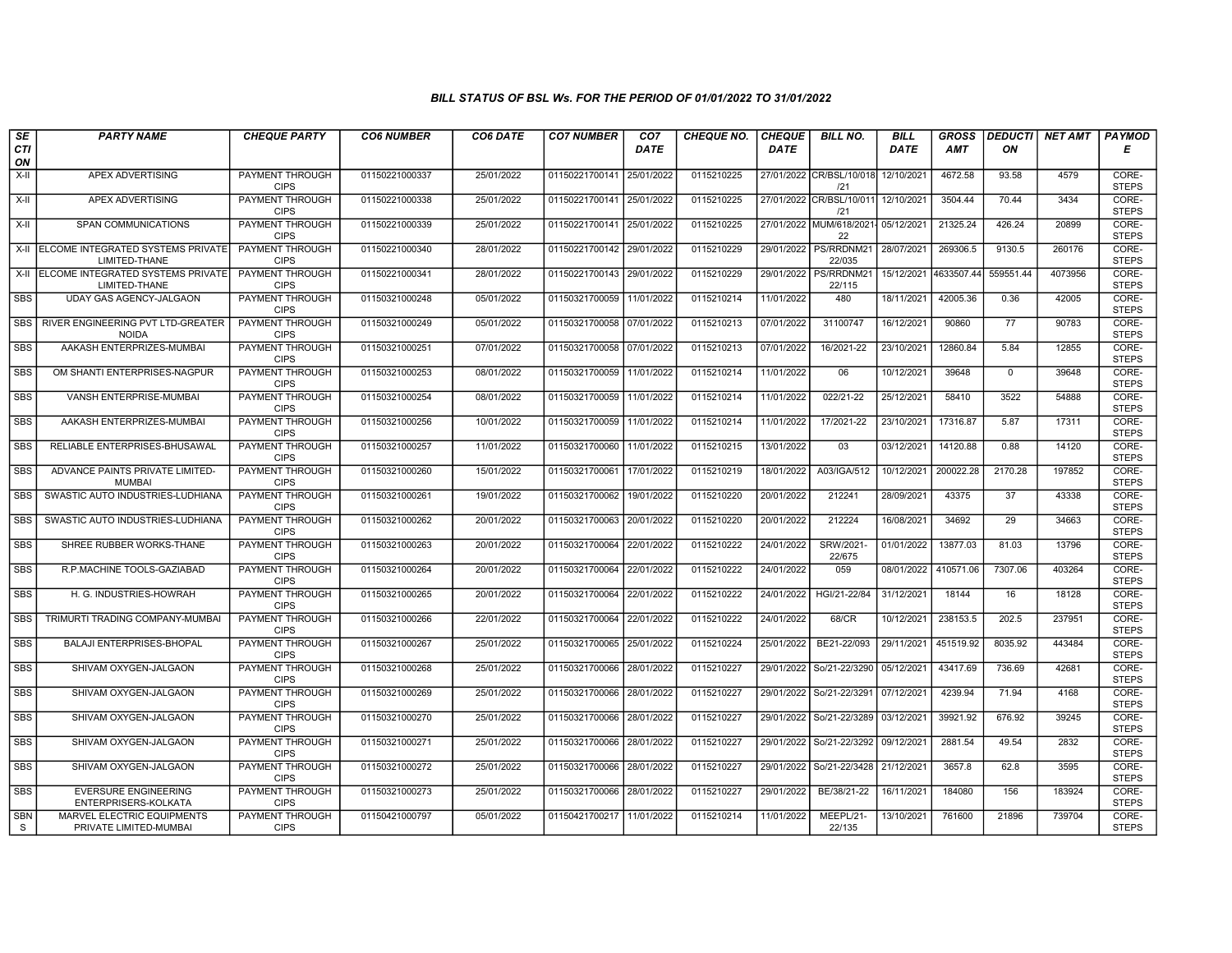| SE                         | <b>PARTY NAME</b>                                           | <b>CHEQUE PARTY</b>                   | <b>CO6 NUMBER</b> | CO6 DATE   | <b>CO7 NUMBER</b>         | CO <sub>7</sub> | <b>CHEQUE NO.</b> | <b>CHEQUE</b> | <b>BILL NO.</b>                | <b>BILL</b> | <b>GROSS</b> |          | <b>DEDUCTI</b> NET AMT | <b>PAYMOD</b>         |
|----------------------------|-------------------------------------------------------------|---------------------------------------|-------------------|------------|---------------------------|-----------------|-------------------|---------------|--------------------------------|-------------|--------------|----------|------------------------|-----------------------|
| CTI<br>ON                  |                                                             |                                       |                   |            |                           | <b>DATE</b>     |                   | <b>DATE</b>   |                                | <b>DATE</b> | <b>AMT</b>   | ON       |                        | Е                     |
| <b>SBN</b><br>${\tt S}$    | CHAMUNDA FORGINGS (P) LTD.-<br><b>LUDHIANA</b>              | <b>PAYMENT THROUGH</b><br><b>CIPS</b> | 01150421000798    | 05/01/2022 | 01150421700217            | 11/01/2022      | 0115210214        | 11/01/2022    | G21-22/156                     | 30/09/2021  | 118809.6     | 106.6    | 118703                 | CORE-<br><b>STEPS</b> |
| <b>SBN</b><br>${\tt S}$    | CHAMUNDA FORGINGS (P) LTD.-<br>LUDHIANA                     | <b>PAYMENT THROUGH</b><br><b>CIPS</b> | 01150421000799    | 05/01/2022 | 01150421700217 11/01/2022 |                 | 0115210214        | 11/01/2022    | G21-22/143                     | 14/09/2021  | 211813.2     | 189.2    | 211624                 | CORE-<br><b>STEPS</b> |
| SBN<br>S                   | SKF INDIA LTD-GURGAON                                       | PAYMENT THROUGH<br><b>CIPS</b>        | 01150421000800    | 05/01/2022 | 01150421700220            | 13/01/2022      | 0115210219        | 18/01/2022    | PMIVB037282                    | 30/08/2021  | 1968240      | 35028    | 1933212                | CORE-<br><b>STEPS</b> |
| <b>SBN</b><br>S            | G.T.R.COMPANY PRIVATE LIMITED-<br><b>KOLKATA</b>            | PAYMENT THROUGH<br><b>CIPS</b>        | 01150421000801    | 05/01/2022 | 01150421700217            | 11/01/2022      | 0115210214        | 11/01/2022    | 21-22/068                      | 03/08/2021  | 258302       | 233      | 258069                 | CORE-<br><b>STEPS</b> |
| <b>SBN</b><br><sub>S</sub> | <b>G.T.R.COMPANY PRIVATE LIMITED-</b><br><b>KOLKATA</b>     | <b>PAYMENT THROUGH</b><br><b>CIPS</b> | 01150421000802    | 05/01/2022 | 01150421700217            | 11/01/2022      | 0115210214        | 11/01/2022    | 21-22/069                      | 03/09/2021  | 305266       | 10030    | 295236                 | CORE-<br><b>STEPS</b> |
| <b>SBN</b><br><sub>S</sub> | <b>G.T.R.COMPANY PRIVATE LIMITED-</b><br><b>KOLKATA</b>     | <b>PAYMENT THROUGH</b><br><b>CIPS</b> | 01150421000803    | 05/01/2022 | 01150421700217            | 11/01/2022      | 0115210214        | 11/01/2022    | 21-22/067                      | 03/08/2021  | 93928        | 1534     | 92394                  | CORE-<br><b>STEPS</b> |
| <b>SBN</b><br>S            | ASIAN SALES CORPORATION-NASHIK                              | PAYMENT THROUGH<br><b>CIPS</b>        | 01150421000804    | 05/01/2022 | 01150421700215 07/01/2022 |                 | 0115210213        | 07/01/2022    | 251                            | 30/10/2021  | 8934.96      | 8.96     | 8926                   | CORE-<br><b>STEPS</b> |
| <b>SBN</b><br>S            | IC ELECTRICALS COMPANY PRIVATE<br>LIMITED-NEW DELHI         | <b>PAYMENT THROUGH</b><br><b>CIPS</b> | 01150421000806    | 06/01/2022 | 01150421700214 06/01/2022 |                 | 0115210212        | 06/01/2022    | 211/2021-22                    | 24/12/2021  | 1541938.46   | 28817.46 | 1513121                | CORE-<br><b>STEPS</b> |
| <b>SBN</b><br><sub>S</sub> | IC ELECTRICALS COMPANY PRIVATE<br>LIMITED-NEW DELHI         | <b>PAYMENT THROUGH</b><br><b>CIPS</b> | 01150421000807    | 06/01/2022 | 01150421700214 06/01/2022 |                 | 0115210212        | 06/01/2022    | 210/2021-22                    | 24/12/2021  | 4630439.3    | 86537.36 | 4543902                | CORE-<br><b>STEPS</b> |
| <b>SBN</b><br>S            | GURUNANAK TRADERS-BHUSAWAL                                  | <b>PAYMENT THROUGH</b><br><b>CIPS</b> | 01150421000808    | 08/01/2022 | 01150421700216 11/01/2022 |                 | 0115210214        | 11/01/2022    | 36                             | 18/12/2021  | 7067.84      | 0.84     | 7067                   | CORE-<br><b>STEPS</b> |
| <b>SBN</b><br>S            | FAIVELEY TRANSPORT RAIL<br>TECHNOLOGIES INDIA LIMITED-HOSUR | <b>PAYMENT THROUGH</b><br><b>CIPS</b> | 01150421000809    | 08/01/2022 | 01150421700222            | 14/01/2022      | 0115210219        | 18/01/2022    | 332021010324<br>6              | 07/07/2021  | 7564480      | 141834   | 7422646                | CORE-<br><b>STEPS</b> |
| <b>SBN</b><br>S            | JAINEX LIMITED-MUMBAI                                       | PAYMENT THROUGH<br><b>CIPS</b>        | 01150421000810    | 08/01/2022 | 01150421700216 11/01/2022 |                 | 0115210214        |               | 11/01/2022 JLR/00067/21-<br>22 | 11/11/2021  | 113119.58    | 96.58    | 113023                 | CORE-<br><b>STEPS</b> |
| <b>SBN</b><br>${\tt S}$    | JAINEX LIMITED-MUMBAI                                       | <b>PAYMENT THROUGH</b><br><b>CIPS</b> | 01150421000811    | 08/01/2022 | 01150421700216 11/01/2022 |                 | 0115210214        | 11/01/2022    | JLR/00069/21-<br>22            | 23/11/2021  | 49227.54     | 42.54    | 49185                  | CORE-<br><b>STEPS</b> |
| <b>SBN</b><br><sub>S</sub> | PARK AND COMPANY-MUMBAI                                     | <b>PAYMENT THROUGH</b><br><b>CIPS</b> | 01150421000812    | 08/01/2022 | 01150421700216 11/01/2022 |                 | 0115210214        | 11/01/2022    | GOV-44/21-22                   | 14/12/2021  | 224200       | 190      | 224010                 | CORE-<br><b>STEPS</b> |
| SBN<br><sub>S</sub>        | JAISHREE RUBBER PRODUCTS-KOLKATA                            | <b>PAYMENT THROUGH</b><br><b>CIPS</b> | 01150421000816    | 12/01/2022 | 01150421700219            | 13/01/2022      | 0115210215        | 13/01/2022    | JRP/110/20-21                  | 03/02/2021  | 41664        | 37       | 41627                  | CORE-<br><b>STEPS</b> |
| <b>SBN</b><br>S            | G.T.R.COMPANY PRIVATE LIMITED-<br><b>KOLKATA</b>            | PAYMENT THROUGH<br><b>CIPS</b>        | 01150421000818    | 12/01/2022 | 01150421700226            | 18/01/2022      | 0115210219        | 18/01/2022    | 21-22/124                      | 05/10/2021  | 446040       | 28010    | 418030                 | CORE-<br><b>STEPS</b> |
| <b>SBN</b><br>S            | SUPER SUPPLY INDUSTRIESHOWRAH                               | <b>PAYMENT THROUGH</b><br><b>CIPS</b> | 01150421000819    | 12/01/2022 | 01150421700225 17/01/2022 |                 | 0115210219        | 18/01/2022    | SSI/16/21-22                   | 23/11/2021  | 128359.2     | 0.2      | 128359                 | CORE-<br><b>STEPS</b> |
| <b>SBN</b><br>S            | TANTRA INTERNATIONAL-MUMBAI                                 | <b>PAYMENT THROUGH</b><br><b>CIPS</b> | 01150421000820    | 12/01/2022 | 01150421700226            | 18/01/2022      | 0115210219        | 18/01/2022    | 0045/2021-22                   | 22/11/2021  | 608007.98    | 10305.98 | 597702                 | CORE-<br><b>STEPS</b> |
| <b>SBN</b><br><sub>S</sub> | <b>GANAPATI ELECTRIC AND ENGINEERING</b><br>CO-KOLKATA      | <b>PAYMENT THROUGH</b><br><b>CIPS</b> | 01150421000823    | 12/01/2022 | 01150421700219            | 13/01/2022      | 0115210215        | 13/01/2022    | 88                             | 11/01/2022  | 64473.92     | 4191.92  | 60282                  | CORE-<br><b>STEPS</b> |
| SBN<br>S                   | THERMO CABLES LIMITED-HYDERABAD                             | PAYMENT THROUGH<br><b>CIPS</b>        | 01150421000824    | 12/01/2022 | 01150421700221            | 14/01/2022      | 0115210216        | 14/01/2022    | 1000009134                     | 09/01/2021  | 186912       | 18849    | 168063                 | CORE-<br><b>STEPS</b> |
| <b>SBN</b><br>S            | SARASWATI ENTERPRISES-MUMBAI                                | <b>PAYMENT THROUGH</b><br><b>CIPS</b> | 01150421000825    | 12/01/2022 | 01150421700219            | 13/01/2022      | 0115210215        | 13/01/2022    | SE/21-22/085                   | 17/12/2021  | 243599.8     | 207.8    | 243392                 | CORE-<br><b>STEPS</b> |
| <b>SBN</b><br>S            | AADHYA ENTERPRISES-MUMBAI                                   | <b>PAYMENT THROUGH</b><br><b>CIPS</b> | 01150421000826    | 12/01/2022 | 01150421700219 13/01/2022 |                 | 0115210215        | 13/01/2022    | AE/21-22/074                   | 17/12/2021  | 194999.84    | 165.84   | 194834                 | CORE-<br><b>STEPS</b> |
| SBN<br><sub>S</sub>        | DARSHAN SALES CORPORATION-MUMBA                             | PAYMENT THROUGH<br><b>CIPS</b>        | 01150421000827    | 14/01/2022 | 01150421700221            | 14/01/2022      | 0115210216        | 14/01/2022    | 795                            | 28/09/2021  | 79437.6      | 0.6      | 79437                  | CORE-<br><b>STEPS</b> |
| <b>SBN</b><br><sub>S</sub> | <b>GANAPATI ELECTRIC AND ENGINEERING</b><br>CO-KOLKATA      | PAYMENT THROUGH<br><b>CIPS</b>        | 01150421000828    | 14/01/2022 | 01150421700221            | 14/01/2022      | 0115210216        | 14/01/2022    | 90                             | 13/01/2022  | 68597.76     | 6860.76  | 61737                  | CORE-<br><b>STEPS</b> |
| <b>SBN</b><br><sub>S</sub> | AUTOMETERS ALLIANCE LTD-NOIDA                               | <b>PAYMENT THROUGH</b><br><b>CIPS</b> | 01150421000830    | 14/01/2022 | 01150421700223            | 17/01/2022      | 0115210219        | 18/01/2022    | 20211500A                      | 20/10/2021  | 56581        | 48       | 56533                  | CORE-<br><b>STEPS</b> |
| <b>SBN</b><br><sub>S</sub> | AUTOMETERS ALLIANCE LTD-NOIDA                               | <b>PAYMENT THROUGH</b><br><b>CIPS</b> | 01150421000831    | 14/01/2022 | 01150421700223 17/01/2022 |                 | 0115210219        | 18/01/2022    | 20211161A                      | 09/09/2021  | 81235.8      | 69.8     | 81166                  | CORE-<br><b>STEPS</b> |
| <b>SBN</b><br>S.           | AUTOMETERS ALLIANCE LTD-NOIDA                               | <b>PAYMENT THROUGH</b><br><b>CIPS</b> | 01150421000832    | 14/01/2022 | 01150421700223 17/01/2022 |                 | 0115210219        | 18/01/2022    | 20211365A                      | 29/09/2021  | 162471.55    | 138.55   | 162333                 | CORE-<br><b>STEPS</b> |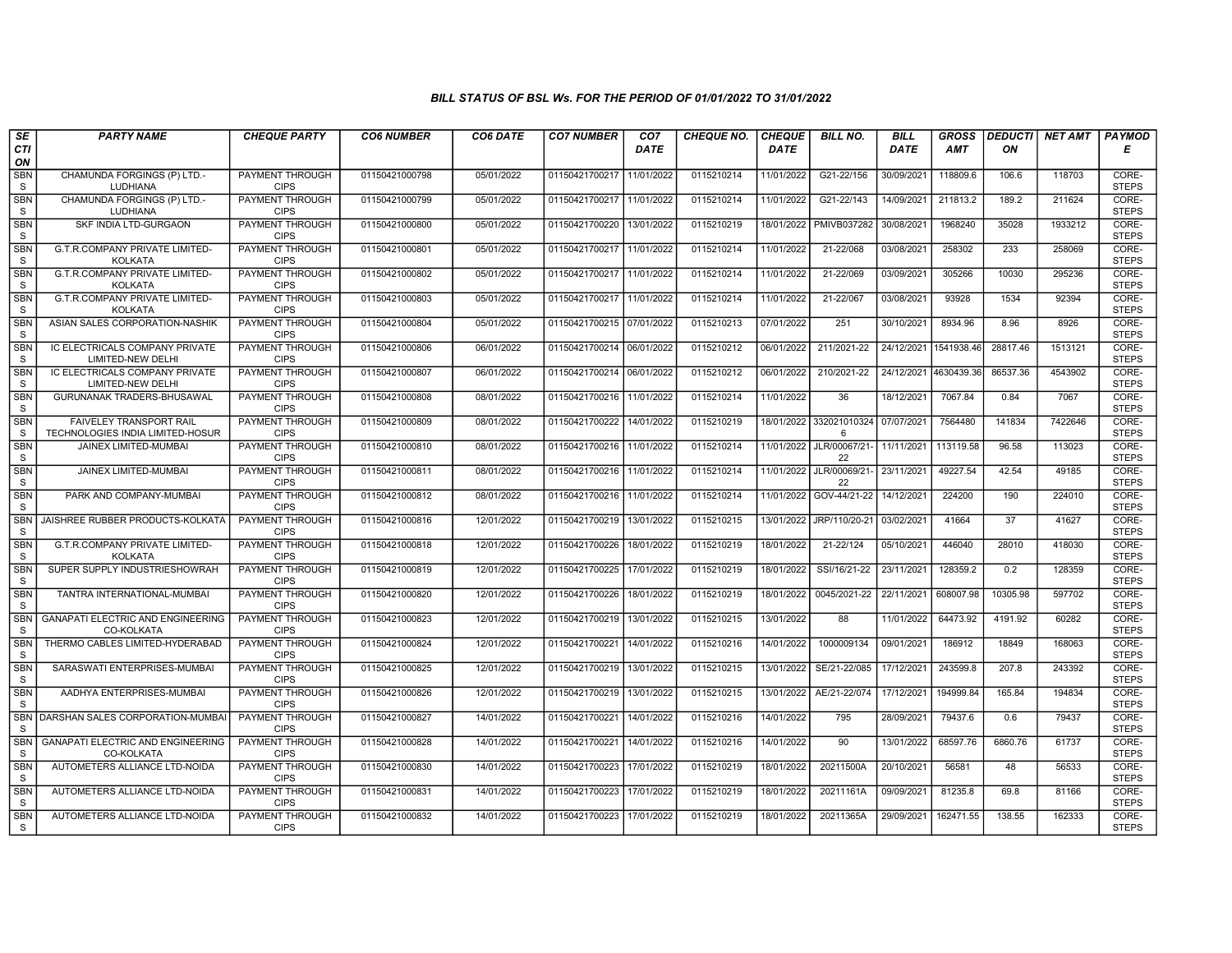| SE                        | <b>PARTY NAME</b>                                                  | <b>CHEQUE PARTY</b>                   | <b>CO6 NUMBER</b> | CO6 DATE   | <b>CO7 NUMBER</b>         | CO <sub>7</sub> | <b>CHEQUE NO.</b> | <b>CHEQUE</b> | <b>BILL NO.</b>                | <b>BILL</b>           | <b>GROSS</b> | <b>DEDUCTI</b> | NET AMT | <b>PAYMOD</b>         |
|---------------------------|--------------------------------------------------------------------|---------------------------------------|-------------------|------------|---------------------------|-----------------|-------------------|---------------|--------------------------------|-----------------------|--------------|----------------|---------|-----------------------|
| CTI<br>ON                 |                                                                    |                                       |                   |            |                           | <b>DATE</b>     |                   | <b>DATE</b>   |                                | <b>DATE</b>           | <b>AMT</b>   | ON             |         | Е                     |
| <b>SBN</b><br>S           | AUTOMETERS ALLIANCE LTD-NOIDA                                      | <b>PAYMENT THROUGH</b><br><b>CIPS</b> | 01150421000833    | 14/01/2022 | 01150421700223            | 17/01/2022      | 0115210219        | 18/01/2022    | 20211366A                      | 29/09/2021            | 40617.9      | 35.9           | 40582   | CORE-<br><b>STEPS</b> |
| <b>SBN</b><br>$\mathsf S$ | AUTOMETERS ALLIANCE LTD-NOIDA                                      | <b>PAYMENT THROUGH</b><br><b>CIPS</b> | 01150421000834    | 14/01/2022 | 01150421700223 17/01/2022 |                 | 0115210219        | 18/01/2022    | 20211367A                      | 29/09/2021            | 24370.7      | 21.7           | 24349   | CORE-<br><b>STEPS</b> |
| <b>SBN</b><br>S           | HIND ENTERPRISES-MUMBAI                                            | PAYMENT THROUGH<br><b>CIPS</b>        | 01150421000835    | 15/01/2022 | 01150421700225 17/01/2022 |                 | 0115210219        | 18/01/2022    | 253/2021-2022                  | 23/12/2021            | 59990.79     | 51.79          | 59939   | CORE-<br><b>STEPS</b> |
| <b>SBN</b><br>S           | PRINCE ENTERPRISES-BHUSAWAL                                        | <b>PAYMENT THROUGH</b><br><b>CIPS</b> | 01150421000836    | 15/01/2022 | 01150421700225            | 17/01/2022      | 0115210219        | 18/01/2022    | 81/PE                          | 04/01/2022            | 9707.57      | 0.57           | 9707    | CORE-<br><b>STEPS</b> |
| <b>SBN</b><br>S           | TRINITY HOUSE (INDIA) PVT. LTD.-MUMBA                              | <b>PAYMENT THROUGH</b><br><b>CIPS</b> | 01150421000837    | 15/01/2022 | 01150421700225 17/01/2022 |                 | 0115210219        | 18/01/2022    | 375/21/BSL                     | 04/01/2022            | 257435.32    | 218.32         | 257217  | CORE-<br><b>STEPS</b> |
| <b>SBN</b><br>S           | ROHIT INTERNATIONAL-KOLKATA                                        | <b>PAYMENT THROUGH</b><br><b>CIPS</b> | 01150421000838    | 15/01/2022 | 01150421700225            | 17/01/2022      | 0115210219        |               | 18/01/2022 RI/G/B/278/21<br>22 | 10/11/2021            | 37805.51     | 378.51         | 37427   | CORE-<br><b>STEPS</b> |
| <b>SBN</b><br>S           | SHREE RUBBER WORKS-THANE                                           | PAYMENT THROUGH<br><b>CIPS</b>        | 01150421000839    | 15/01/2022 | 01150421700225            | 17/01/2022      | 0115210219        | 18/01/2022    | SRW/2021-<br>22/660            | 25/12/2021            | 124785       | 106            | 124679  | CORE-<br><b>STEPS</b> |
| <b>SBN</b><br>S           | SHRI SAI ENTERPRISES                                               | PAYMENT THROUGH<br><b>CIPS</b>        | 01150421000840    | 17/01/2022 | 01150421700224 17/01/2022 |                 | 0115210219        | 18/01/2022    | 40                             | 01/06/2021            | 800          | $\mathbf 0$    | 800     | CORE-<br><b>STEPS</b> |
| <b>SBN</b><br>S           | SHRI SAI ENTERPRISES                                               | <b>PAYMENT THROUGH</b><br><b>CIPS</b> | 01150421000841    | 17/01/2022 | 01150421700224 17/01/2022 |                 | 0115210219        | 18/01/2022    | $\mathbf{3}$                   | 17/03/2021            | 786.97       | 0.97           | 786     | CORE-<br><b>STEPS</b> |
| <b>SBN</b><br>S           | <b>SHRI SAI ENTERPRISES</b>                                        | <b>PAYMENT THROUGH</b><br><b>CIPS</b> | 01150421000842    | 17/01/2022 | 01150421700224 17/01/2022 |                 | 0115210219        | 18/01/2022    | $\overline{1}$                 | 17/03/2021            | 4721.94      | 0.94           | 4721    | CORE-<br><b>STEPS</b> |
| <b>SBN</b><br>$\mathbb S$ | MEDHA SERVO DRIVES PRIVATE LIMITED-<br><b>HYDERABAD</b>            | PAYMENT THROUGH<br><b>CIPS</b>        | 01150421000843    | 17/01/2022 | 01150421700227            | 18/01/2022      | 0115210219        | 18/01/2022    | MS201910337<br>0/S             | 07/02/2020 5015974.68 |              | 89267.68       | 4926707 | CORE-<br><b>STEPS</b> |
| <b>SBN</b><br>S           | MEDHA SERVO DRIVES PRIVATE LIMITED<br><b>HYDERABAD</b>             | PAYMENT THROUGH<br><b>CIPS</b>        | 01150421000845    | 17/01/2022 | 01150421700227            | 18/01/2022      | 0115210219        | 18/01/2022    | MS201910337<br>6/S             | 10/02/2020            | 2507987.34   | 44633.34       | 2463354 | CORE-<br><b>STEPS</b> |
| <b>SBN</b><br>S           | <b>FAIVELEY TRANSPORT RAIL</b><br>TECHNOLOGIES INDIA LIMITED-HOSUR | <b>PAYMENT THROUGH</b><br><b>CIPS</b> | 01150421000846    | 17/01/2022 | 01150421700228            | 18/01/2022      | 0115210219        | 18/01/2022    | 332020010585<br>3              | 30/12/2020            | 1327872      | 26146          | 1301726 | CORE-<br><b>STEPS</b> |
| <b>SBN</b><br>S           | MEDHA SERVO DRIVES PRIVATE LIMITED<br><b>HYDERABAD</b>             | <b>PAYMENT THROUGH</b><br><b>CIPS</b> | 01150421000848    | 19/01/2022 | 01150421700229            | 19/01/2022      | 0115210220        | 20/01/2022    | MS201910337<br><b>5S</b>       | 10/02/2020            | 2507987.34   | 44633.34       | 2463354 | CORE-<br><b>STEPS</b> |
| SBN<br>S                  | ALASIA ENGINEERING COMPANY PRIVATE<br>LIMITED-HOWRAH               | PAYMENT THROUGH<br><b>CIPS</b>        | 01150421000850    | 20/01/2022 | 01150421700233            | 24/01/2022      | 0115210223        | 25/01/2022    | 119/CR/2/21-<br>22             | 22/12/2021            | 183796.8     | 461.8          | 183335  | CORE-<br><b>STEPS</b> |
| <b>SBN</b><br>S           | ELASTIMOLD INDIA PVT. LTD.-VILLAGE<br><b>DADRA</b>                 | PAYMENT THROUGH<br><b>CIPS</b>        | 01150421000851    | 20/01/2022 | 01150421700235 25/01/2022 |                 | 0115210227        |               | 29/01/2022 ST/2122/00001<br>05 | 18/10/2021            | 1652000      | 29400          | 1622600 | CORE-<br><b>STEPS</b> |
| <b>SBN</b><br>S           | SANTI FIBRE INDUSTRIES INDIA-KOLKATA                               | <b>PAYMENT THROUGH</b><br><b>CIPS</b> | 01150421000852    | 20/01/2022 | 01150421700233            | 24/01/2022      | 0115210223        | 25/01/2022    | SFI/21-22/196                  | 28/09/2021            | 342450.22    | 7603.22        | 334847  | CORE-<br><b>STEPS</b> |
| <b>SBN</b><br>S           | NANDRATAN FOUNDRY AND<br>ENGINEERING WORKS PVT LTD-MUMBAI          | <b>PAYMENT THROUGH</b><br><b>CIPS</b> | 01150421000854    | 20/01/2022 | 01150421700233            | 24/01/2022      | 0115210223        | 25/01/2022    | INVNO348                       | 26/11/2021            | 42593.96     | 757.96         | 41836   | CORE-<br><b>STEPS</b> |
| <b>SBN</b><br>S           | H. G. INDUSTRIES-HOWRAH                                            | PAYMENT THROUGH<br><b>CIPS</b>        | 01150421000855    | 20/01/2022 | 01150421700233 24/01/2022 |                 | 0115210223        | 25/01/2022    | HGI/21-22/075                  | 30/11/2021            | 14434.56     | 446.56         | 13988   | CORE-<br><b>STEPS</b> |
| <b>SBN</b><br>$\mathsf S$ | MAHAMAYA SPRING CO-KOLKATA                                         | PAYMENT THROUGH<br><b>CIPS</b>        | 01150421000856    | 20/01/2022 | 01150421700233            | 24/01/2022      | 0115210223        | 25/01/2022    | 19/CR/469/20-<br>21            | 05/02/2021            | 12113.92     | 0.92           | 12113   | CORE-<br><b>STEPS</b> |
| <b>SBN</b><br>S           | Alphatech Systems                                                  | PAYMENT THROUGH<br><b>CIPS</b>        | 01150421000858    | 21/01/2022 | 01150421700230 21/01/2022 |                 | 0115210221        | 21/01/2022    | ATS/21-<br>22/1908             | 09/10/2021            | 23249.68     | 0.68           | 23249   | CORE-<br><b>STEPS</b> |
| <b>SBN</b><br>S           | P M INDUSTRIES-MUMBAI                                              | <b>PAYMENT THROUGH</b><br><b>CIPS</b> | 01150421000859    | 24/01/2022 | 01150421700231 24/01/2022 |                 | 0115210222        | 24/01/2022    | 04/Crly/21-22                  | 07/01/2022            | 1242440.76   | 22166.76       | 1220274 | CORE-<br><b>STEPS</b> |
| SBN<br>S                  | FAIVELEY TRANSPORT RAIL<br>TECHNOLOGIES INDIA LIMITED-HOSUR        | PAYMENT THROUGH<br><b>CIPS</b>        | 01150421000860    | 24/01/2022 | 01150421700232            | 24/01/2022      | 0115210222        | 24/01/2022    | 332020010585<br>3A             | 30/12/2020            | 69888        | 62             | 69826   | CORE-<br><b>STEPS</b> |
| <b>SBN</b><br>S           | SHREE RANG ELECTRONICS                                             | PAYMENT THROUGH<br><b>CIPS</b>        | 01150421000861    | 24/01/2022 | 01150421700237            | 27/01/2022      | 0115210225        | 27/01/2022    | 147                            | 08/10/2021            | 9624.68      | 0.68           | 9624    | CORE-<br><b>STEPS</b> |
| SBN<br>S                  | STEPHEN BALARAM ENGINEERING PVT<br>LTD-AHMEDABAD                   | PAYMENT THROUGH<br><b>CIPS</b>        | 01150421000862    | 25/01/2022 | 01150421700243 31/01/2022 |                 | 0115210232        |               | 31/01/2022 SBE-21-22-109       | 28/07/2021            | 632952       | 55035          | 577917  | CORE-<br><b>STEPS</b> |
| <b>SBN</b><br>S           | MANGLA RUBBER UDYOGFARIDABAD                                       | <b>PAYMENT THROUGH</b><br><b>CIPS</b> | 01150421000863    | 25/01/2022 | 01150421700238 28/01/2022 |                 | 0115210227        | 29/01/2022    | 0291                           | 29/09/2021            | 2504.66      | 138.66         | 2366    | CORE-<br><b>STEPS</b> |
| <b>SBN</b><br>S           | BHASKAR CONSTRUCTIONS-BIKANER                                      | PAYMENT THROUGH<br><b>CIPS</b>        | 01150421000866    | 25/01/2022 | 01150421700243 31/01/2022 |                 | 0115210232        | 31/01/2022    | 2122023                        | 15/12/2021            | 530999.96    | 15266.96       | 515733  | CORE-<br><b>STEPS</b> |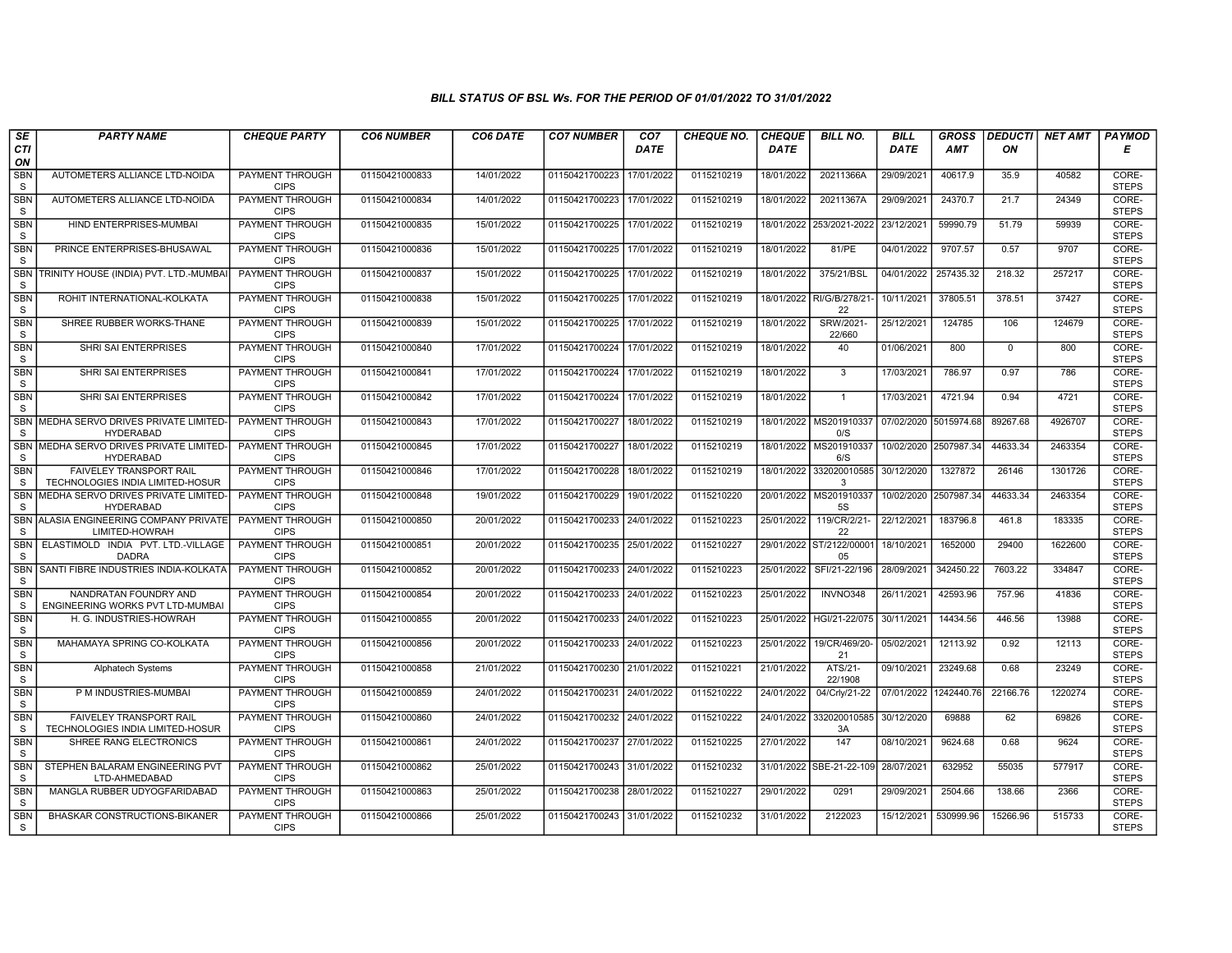| SE<br><b>CTI</b>           | <b>PARTY NAME</b>                                     | <b>CHEQUE PARTY</b>                   | <b>CO6 NUMBER</b> | CO6 DATE   | <b>CO7 NUMBER</b>         | CO <sub>7</sub><br><b>DATE</b> | <b>CHEQUE NO.</b> | <b>CHEQUE</b><br><b>DATE</b> | <b>BILL NO.</b>           | BILL<br><b>DATE</b> | <b>GROSS</b><br><b>AMT</b> | <b>DEDUCTI NET AMT</b><br>ON |         | <b>PAYMOD</b><br>Е    |
|----------------------------|-------------------------------------------------------|---------------------------------------|-------------------|------------|---------------------------|--------------------------------|-------------------|------------------------------|---------------------------|---------------------|----------------------------|------------------------------|---------|-----------------------|
| ON                         |                                                       |                                       |                   |            |                           |                                |                   |                              |                           |                     |                            |                              |         |                       |
| <b>SBN</b><br>S            | RICHMOND ENTERPRISES PVT LTD-<br><b>COIMBATORE</b>    | <b>PAYMENT THROUGH</b><br><b>CIPS</b> | 01150421000868    | 25/01/2022 | 01150421700238            | 28/01/2022                     | 0115210227        | 29/01/2022                   | 2118                      | 03/01/2022          | 141895                     | 120                          | 141775  | CORE-<br><b>STEPS</b> |
| <b>SBN</b><br>S            | KAY PEE EQUIPMENTS PVT LTD-HOWRAH                     | <b>PAYMENT THROUGH</b><br><b>CIPS</b> | 01150421000869    | 25/01/2022 | 01150421700238            | 28/01/2022                     | 0115210227        | 29/01/2022                   | 415/21-22                 | 26/10/2021          | 85872.02                   | 73.02                        | 85799   | CORE-<br><b>STEPS</b> |
| <b>SBN</b><br>S            | <b>EVERSURE ENGINEERING</b><br>ENTERPRISERS-KOLKATA   | PAYMENT THROUGH<br><b>CIPS</b>        | 01150421000870    | 25/01/2022 | 01150421700238            | 28/01/2022                     | 0115210227        | 29/01/2022                   | BE/39/21-22               | 07/12/2021          | 520897.34                  | 18231.34                     | 502666  | CORE-<br><b>STEPS</b> |
| <b>SBN</b><br>S            | P M INDUSTRIES-MUMBAI                                 | PAYMENT THROUGH<br><b>CIPS</b>        | 01150421000871    | 25/01/2022 | 01150421700234            | 25/01/2022                     | 0115210224        |                              | 25/01/2022 04/Crly/21-22A | 07/01/2022          | 65390                      | $\Omega$                     | 65390   | CORE-<br><b>STEPS</b> |
| <b>SBN</b><br><sub>S</sub> | RAJNATH COMMUNICATION-BHUSAWAL                        | PAYMENT THROUGH<br><b>CIPS</b>        | 01150421000872    | 25/01/2022 | 01150421700237            | 27/01/2022                     | 0115210225        | 27/01/2022                   | 010                       | 18/12/2021          | 24692.99                   | 0.99                         | 24692   | CORE-<br><b>STEPS</b> |
| <b>SBN</b><br><sub>S</sub> | RAJNATH COMMUNICATION-BHUSAWAL                        | PAYMENT THROUGH<br><b>CIPS</b>        | 01150421000873    | 25/01/2022 | 01150421700237            | 27/01/2022                     | 0115210225        | 27/01/2022                   | 011                       | 18/12/2021          | 22749.99                   | 0.99                         | 22749   | CORE-<br><b>STEPS</b> |
| <b>SBN</b><br>S            | SHRI SAI ENTERPRISES-JALGAON                          | PAYMENT THROUGH<br><b>CIPS</b>        | 01150421000874    | 25/01/2022 | 01150421700236            | 25/01/2022                     | 0115210225        | 27/01/2022                   | 107                       | 12/12/2021          | 7989.92                    | 0.92                         | 7989    | CORE-<br><b>STEPS</b> |
| <b>SBN</b><br>S            | CONCO ELECTRIC-MUMBAI                                 | PAYMENT THROUGH<br><b>CIPS</b>        | 01150421000875    | 25/01/2022 | 01150421700236            | 25/01/2022                     | 0115210225        | 27/01/2022                   | CE/21-22/025              | 03/01/2022          | 98979.94                   | 0.94                         | 98979   | CORE-<br><b>STEPS</b> |
| <b>SBN</b><br>S            | UNION ELECTRIC HARDWARE COMPANY-<br><b>MUMBAI</b>     | PAYMENT THROUGH<br><b>CIPS</b>        | 01150421000876    | 25/01/2022 | 01150421700237            | 27/01/2022                     | 0115210225        | 27/01/2022                   | 360                       | 28/12/2021          | 5999.84                    | 0.84                         | 5999    | CORE-<br><b>STEPS</b> |
| <b>SBN</b><br>S            | SHRI SAI ENTERPRISES-JALGAON                          | PAYMENT THROUGH<br><b>CIPS</b>        | 01150421000877    | 25/01/2022 | 01150421700237            | 27/01/2022                     | 0115210225        | 27/01/2022                   | 88                        | 28/10/2021          | 4004.99                    | 0.99                         | 4004    | CORE-<br><b>STEPS</b> |
| SBN<br>S                   | SAITRONIX ELECTRO DRIVES PRIVATE<br>LIMITED-HYDERABAD | PAYMENT THROUGH<br><b>CIPS</b>        | 01150421000878    | 28/01/2022 | 01150421700241            | 29/01/2022                     | 0115210227        |                              | 29/01/2022 SEDPL/DC/19    |                     | 27/12/2021 6131048.77      | 114581.77                    | 6016467 | CORE-<br><b>STEPS</b> |
| <b>SBN</b><br><sub>S</sub> | SAITRONIX ELECTRO DRIVES PRIVATE<br>LIMITED-HYDERABAD | PAYMENT THROUGH<br><b>CIPS</b>        | 01150421000879    | 28/01/2022 | 01150421700239            | 28/01/2022                     | 0115210226        |                              | 28/01/2022 SEDPL/DC/20    |                     | 27/12/2021 6131048.77      | 114581.77                    | 6016467 | CORE-<br><b>STEPS</b> |
| <b>SBN</b><br>S            | NAVANIRMAN FABRICATION PRIVATE<br>LIMITED-KOLKATA     | PAYMENT THROUGH<br><b>CIPS</b>        | 01150421000880    | 29/01/2022 | 01150421700240            | 29/01/2022                     | 0115210227        | 29/01/2022                   | 179/21-22                 | 12/01/2022          | 6668928                    | 158384                       | 6510544 | CORE-<br><b>STEPS</b> |
| <b>SBN</b><br>S            | P.N.PLASTIC INDUSTRIES-KOLKATA                        | <b>PAYMENT THROUGH</b><br><b>CIPS</b> | 01150421000881    | 29/01/2022 | 01150421700243 31/01/2022 |                                | 0115210232        | 31/01/2022                   | PN/098/21-22              | 25/08/2021          | 781893.78                  | 57693.78                     | 724200  | CORE-<br><b>STEPS</b> |
| <b>SBN</b><br><sub>S</sub> | P.N.PLASTIC INDUSTRIES-KOLKATA                        | PAYMENT THROUGH<br><b>CIPS</b>        | 01150421000882    | 29/01/2022 | 01150421700243 31/01/2022 |                                | 0115210232        | 31/01/2022                   | PN/183/21-22              | 21/12/2021          | 143488                     | 225                          | 143263  | CORE-<br><b>STEPS</b> |